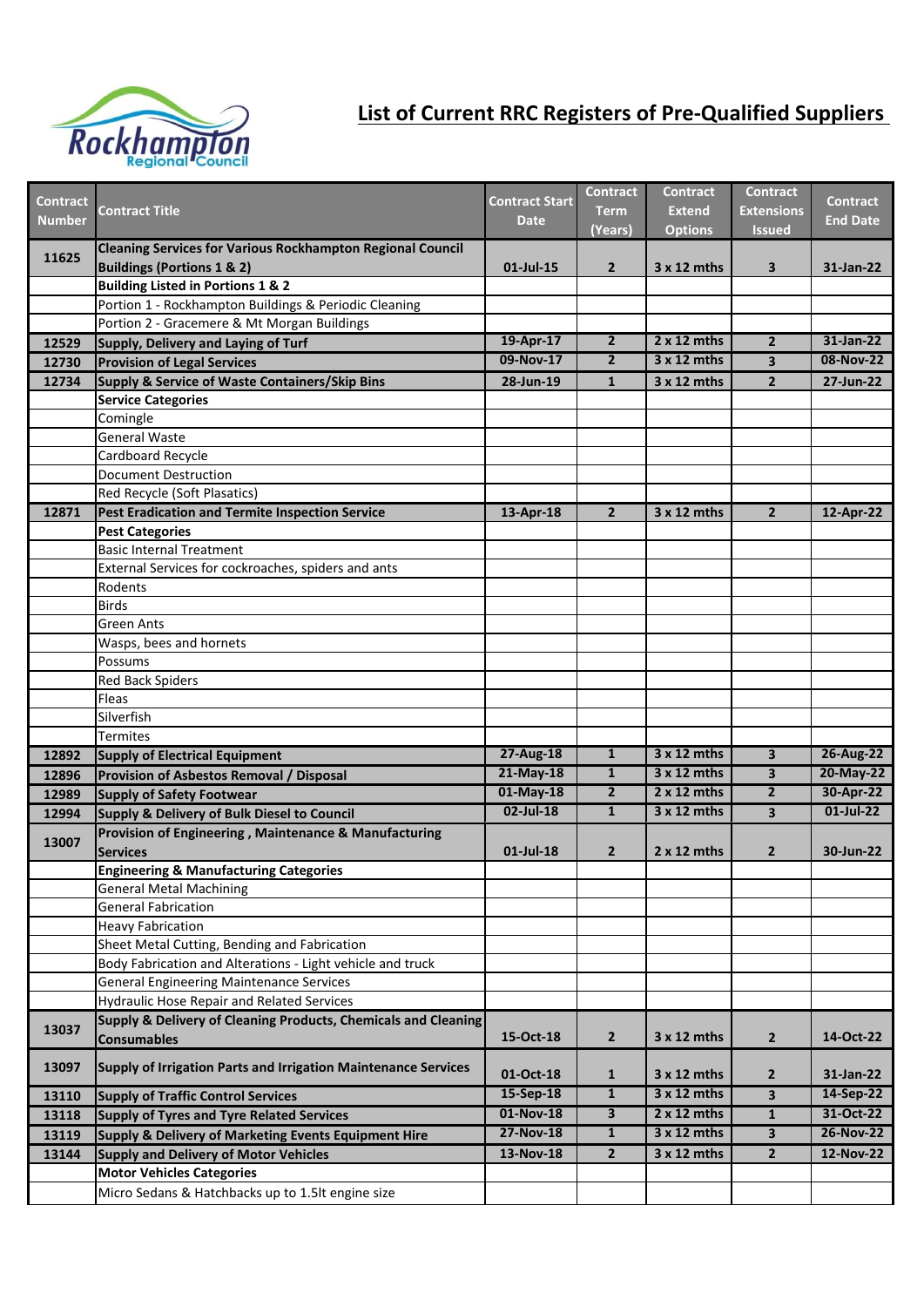| <b>Contract</b><br><b>Number</b> | <b>Contract Title</b>                                                                                 | <b>Contract Start</b><br><b>Date</b> | <b>Contract</b><br><b>Term</b><br>(Years) | <b>Contract</b><br><b>Extend</b><br><b>Options</b> | <b>Contract</b><br><b>Extensions</b><br><b>Issued</b> | <b>Contract</b><br><b>End Date</b> |
|----------------------------------|-------------------------------------------------------------------------------------------------------|--------------------------------------|-------------------------------------------|----------------------------------------------------|-------------------------------------------------------|------------------------------------|
|                                  | Small Sedans, Hatchbacks and Station Wagons up to 2.8lt engine                                        |                                      |                                           |                                                    |                                                       |                                    |
|                                  | size                                                                                                  |                                      |                                           |                                                    |                                                       |                                    |
|                                  | Medium Sedans less than 3.5lt engine size                                                             |                                      |                                           |                                                    |                                                       |                                    |
|                                  | Luxury Sedans > 3lt engine size                                                                       |                                      |                                           |                                                    |                                                       |                                    |
|                                  | People Mover Vehicles up to 9 seat capacity                                                           |                                      |                                           |                                                    |                                                       |                                    |
|                                  | <b>New Sports Utility Vehicles</b><br>Medium AWD/4WD Vehicles up to 3.5lt engine size                 |                                      |                                           |                                                    |                                                       |                                    |
|                                  | Larger AWD/4WD Vehicle above 3.5lt engine size                                                        |                                      |                                           |                                                    |                                                       |                                    |
|                                  | <b>New Commercial Vehicles</b>                                                                        |                                      |                                           |                                                    |                                                       |                                    |
|                                  | Car style Utilities and Cab-chassis                                                                   |                                      |                                           |                                                    |                                                       |                                    |
|                                  | Light commercial utilities and vans                                                                   |                                      |                                           |                                                    |                                                       |                                    |
|                                  | Cab-chassis, 2WD & 4WD variants                                                                       |                                      |                                           |                                                    |                                                       |                                    |
|                                  | <b>Panel Vans</b>                                                                                     |                                      |                                           |                                                    |                                                       |                                    |
|                                  | Light Trucks up to 4500kg GVM                                                                         |                                      |                                           |                                                    |                                                       |                                    |
|                                  | Any specified spares and accessories                                                                  |                                      |                                           |                                                    |                                                       |                                    |
|                                  | Original Equipment Manufacturer (OEM) Vehicle Scheduled                                               |                                      |                                           |                                                    |                                                       |                                    |
|                                  | Servicing                                                                                             |                                      |                                           |                                                    |                                                       |                                    |
|                                  | Warranty repair of vehicles and supplied accessories                                                  |                                      |                                           |                                                    |                                                       |                                    |
|                                  | Pre-delivery and delivery conditions                                                                  | 27-Nov-18                            |                                           | 4 x 12 mths                                        |                                                       | 21-Nov-22                          |
| 13178                            | <b>Electrical Upgrades to Various Water and Sewerage Assets</b>                                       |                                      | $\mathbf{1}$                              |                                                    | $\overline{\mathbf{3}}$                               |                                    |
| 13249                            | <b>Supply of General Civil Construction Services</b><br><b>General Civil Construction Categories:</b> | 19-Feb-19                            | $\mathbf{1}$                              | $2 \times 12$ mths                                 | $\overline{2}$                                        | 18-Feb-22                          |
|                                  | Earthworks                                                                                            |                                      |                                           |                                                    |                                                       |                                    |
|                                  | Stormwater Drainage                                                                                   |                                      |                                           |                                                    |                                                       |                                    |
|                                  | Concrete Works                                                                                        |                                      |                                           |                                                    |                                                       |                                    |
|                                  | Construction of flexible gravel pavements                                                             |                                      |                                           |                                                    |                                                       |                                    |
|                                  | Pavement patching                                                                                     |                                      |                                           |                                                    |                                                       |                                    |
|                                  | Sprayed seals                                                                                         |                                      |                                           |                                                    |                                                       |                                    |
|                                  | Other construciton works covered by the Capricorn Municipal                                           |                                      |                                           |                                                    |                                                       |                                    |
|                                  | Development Guidelines - Construction Specifications                                                  |                                      |                                           |                                                    |                                                       |                                    |
| 13581                            | Supply of Fire Equipment                                                                              | 25-Sep-19                            | $\mathbf{1}$                              | $3x12$ mths                                        | $\mathbf{2}$                                          | 24-Sep-22                          |
|                                  | <b>Service Categories</b>                                                                             |                                      |                                           |                                                    |                                                       |                                    |
|                                  | <b>Security Patrol</b>                                                                                |                                      |                                           |                                                    |                                                       |                                    |
|                                  | <b>Static Guards</b>                                                                                  |                                      |                                           |                                                    |                                                       |                                    |
|                                  | <b>Armed Guards</b>                                                                                   |                                      |                                           |                                                    |                                                       |                                    |
|                                  | Crowd Control                                                                                         |                                      |                                           |                                                    |                                                       |                                    |
|                                  | Cash in Transit                                                                                       |                                      |                                           |                                                    |                                                       |                                    |
|                                  | Traffic Management (in liaison with Qld Police if required)                                           |                                      |                                           |                                                    |                                                       |                                    |
| 13616                            | Provision of Licensed Herbicide Aerial & or Ground Distribution                                       |                                      |                                           |                                                    |                                                       |                                    |
|                                  | <b>Contractors (Weed Management)</b>                                                                  | 01-Oct-19                            | $\mathbf{1}$                              | $3x12$ mths                                        | $\overline{2}$                                        | 30-Sep-22                          |
| 13629                            | <b>Provision of Employee Functional Screening Services</b>                                            | 17-Oct-19                            | $\mathbf{1}$                              | $2 \times 12$ mths                                 | $\overline{2}$                                        | 16-Oct-22                          |
| 13673                            | <b>Provision of Event Security Services</b>                                                           | 08-Oct-19                            | $\mathbf{1}$                              | $3x12$ mths                                        | $\overline{2}$                                        | 07-Oct-22                          |
| 13777                            | <b>Supply of Trade Services</b>                                                                       | 29-Feb-20                            | $\mathbf{1}$                              | $\mathbf{1}$                                       | $\mathbf{1}$                                          | 28-Feb-22                          |
|                                  | <b>Trade Services Categories</b>                                                                      |                                      |                                           |                                                    |                                                       |                                    |
|                                  | Air Conditioning & Refrigerations Services<br><b>Metal Fabrication</b>                                |                                      |                                           |                                                    |                                                       |                                    |
|                                  | <b>Builder</b>                                                                                        |                                      |                                           |                                                    |                                                       |                                    |
|                                  | Cabinetmaker                                                                                          |                                      |                                           |                                                    |                                                       |                                    |
|                                  | <b>Calibration Services</b>                                                                           |                                      |                                           |                                                    |                                                       |                                    |
|                                  | Carpenter                                                                                             |                                      |                                           |                                                    |                                                       |                                    |
|                                  | Concreter                                                                                             |                                      |                                           |                                                    |                                                       |                                    |
|                                  | Electrical                                                                                            |                                      |                                           |                                                    |                                                       |                                    |
|                                  | Electronic / Communications                                                                           |                                      |                                           |                                                    |                                                       |                                    |
|                                  | Fencer / Fencing                                                                                      |                                      |                                           |                                                    |                                                       |                                    |
|                                  | <b>Gas Fitters</b>                                                                                    |                                      |                                           |                                                    |                                                       |                                    |
|                                  | Lawn Cutters and Garden Maintenance                                                                   |                                      |                                           |                                                    |                                                       |                                    |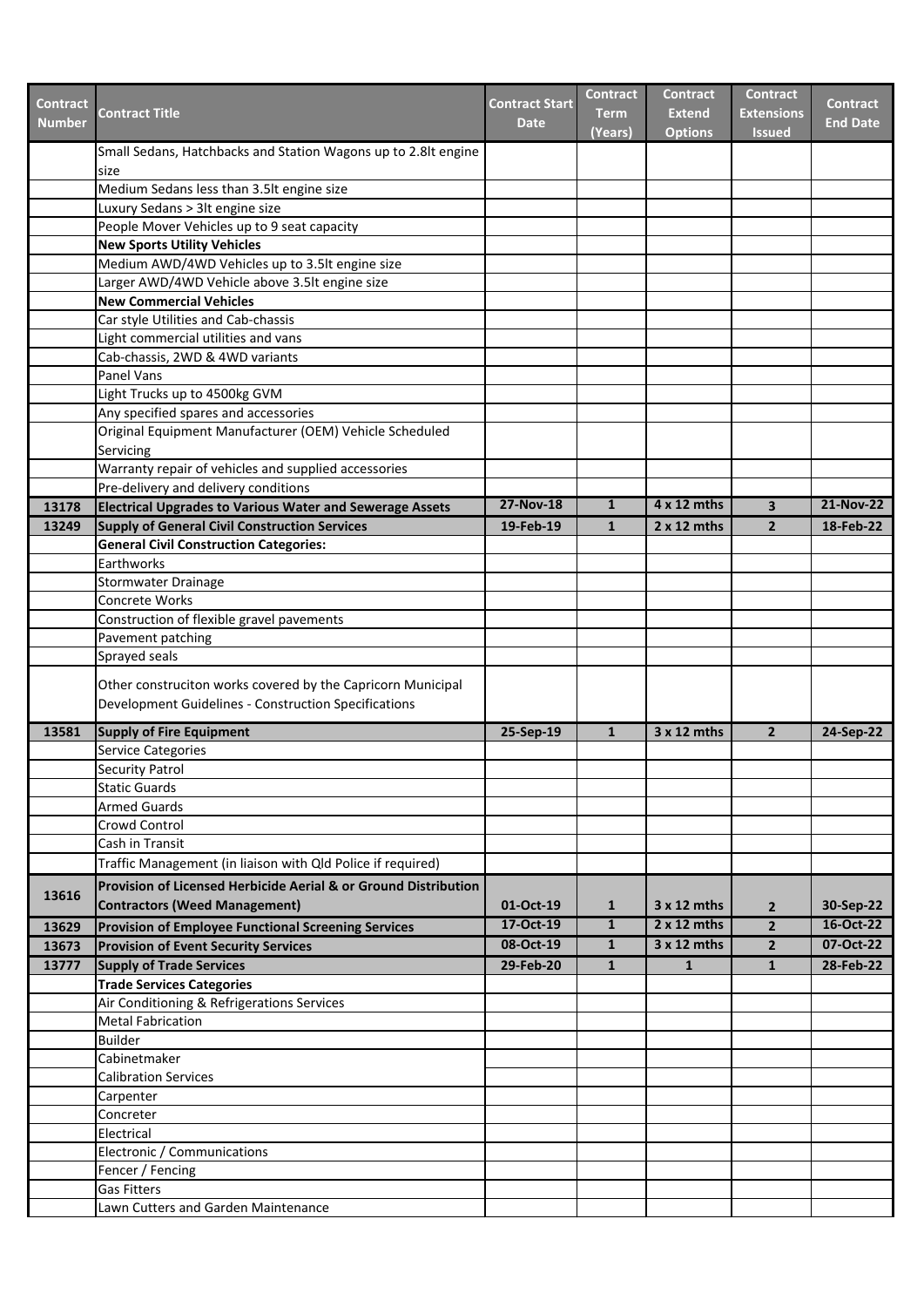| <b>Contract</b><br>Number | <b>Contract Title</b>                                                                           | <b>Contract Start</b><br><b>Date</b> | <b>Contract</b><br><b>Term</b> | <b>Contract</b><br><b>Extend</b> | <b>Contract</b><br><b>Extensions</b> | <b>Contract</b><br><b>End Date</b> |
|---------------------------|-------------------------------------------------------------------------------------------------|--------------------------------------|--------------------------------|----------------------------------|--------------------------------------|------------------------------------|
|                           |                                                                                                 |                                      | (Years)                        | <b>Options</b>                   | <b>Issued</b>                        |                                    |
|                           | Locksmith                                                                                       |                                      |                                |                                  |                                      |                                    |
|                           | Painters<br>Plumber / Roofer / Drainer                                                          |                                      |                                |                                  |                                      |                                    |
|                           | Landscaping                                                                                     |                                      |                                |                                  |                                      |                                    |
|                           | Tree Works / Stump Grinding                                                                     |                                      |                                |                                  |                                      |                                    |
| 14126                     | Supply and Installation of Flooring                                                             | 03-Aug-20                            | $\mathbf{1}$                   | $2 \times 12$ mths               | $\mathbf{1}$                         | 02-Aug-22                          |
|                           | <b>Flooring Categories</b>                                                                      |                                      |                                |                                  |                                      |                                    |
|                           | Vinyl Sheet Flooring                                                                            |                                      |                                |                                  |                                      |                                    |
|                           | <b>Seamless Flooring</b>                                                                        |                                      |                                |                                  |                                      |                                    |
|                           | Carpet                                                                                          |                                      |                                |                                  |                                      |                                    |
|                           | Sanding and Polishing                                                                           |                                      |                                |                                  |                                      |                                    |
| 14141                     | Landscaping Services & Garden/Nursery Supplies                                                  | 28-Aug-20                            | $\mathbf{1}$                   | $\mathbf{0}$                     | $\mathbf{0}$                         | 27-Jan-22                          |
|                           | Landscaping Services                                                                            |                                      |                                |                                  |                                      |                                    |
|                           | Installation of retaining walls                                                                 |                                      |                                |                                  |                                      |                                    |
|                           | Installation of Garden edging/kerbing                                                           |                                      |                                |                                  |                                      |                                    |
|                           | Placing/laying of Pavers                                                                        |                                      |                                |                                  |                                      |                                    |
|                           | Installation of Bollards and posts                                                              |                                      |                                |                                  |                                      |                                    |
|                           | Installation of fencing                                                                         |                                      |                                |                                  |                                      |                                    |
|                           | Landscaping, Garden and Nursery Supplies                                                        |                                      |                                |                                  |                                      |                                    |
|                           | Garden Edging, Bollards and Sleepers                                                            |                                      |                                |                                  |                                      |                                    |
|                           | Herbicides, Insecticides, Fungicides, Fertilisers                                               |                                      |                                |                                  |                                      |                                    |
|                           | Mulches, Potting Mixes, Composts and Grass Seeds                                                |                                      |                                |                                  |                                      |                                    |
|                           | <b>Retaining Wall Products</b>                                                                  |                                      |                                |                                  |                                      |                                    |
|                           | Soil, Sand (Soft Fall), Stones, Crushed Aggregate, Granite                                      |                                      |                                |                                  |                                      |                                    |
|                           |                                                                                                 |                                      |                                |                                  |                                      |                                    |
| 14207                     | Provision of Consultancy Services including Engineering,                                        |                                      |                                |                                  |                                      |                                    |
|                           | <b>Planning and Design</b>                                                                      | 13-Dec-20                            | $\mathbf{1}$                   | $\mathbf{1}$                     | $\mathbf{1}$                         | 12-Dec-22                          |
|                           | <b>Consultancy Services Categories</b>                                                          |                                      |                                |                                  |                                      |                                    |
|                           | <b>Engineering Consultancy Services</b>                                                         |                                      |                                |                                  |                                      |                                    |
|                           | Aviation Engineering and Consultancy Services                                                   |                                      |                                |                                  |                                      |                                    |
|                           | <b>Civil Engineering Services</b>                                                               |                                      |                                |                                  |                                      |                                    |
|                           | <b>Electrical Engineering Services</b>                                                          |                                      |                                |                                  |                                      |                                    |
|                           | Environmental engineering & consultancy services<br><b>Geotechnical Engineering Services</b>    |                                      |                                |                                  |                                      |                                    |
|                           | <b>Hydraulic Engineering Services</b>                                                           |                                      |                                |                                  |                                      |                                    |
|                           | <b>Mechanical Engineering Services</b>                                                          |                                      |                                |                                  |                                      |                                    |
|                           | <b>Transport Engineering Services</b>                                                           |                                      |                                |                                  |                                      |                                    |
|                           | <b>Structural Engineering Services</b>                                                          |                                      |                                |                                  |                                      |                                    |
|                           | <b>Surveying Services</b>                                                                       |                                      |                                |                                  |                                      |                                    |
|                           | Design Services                                                                                 |                                      |                                |                                  |                                      |                                    |
|                           | <b>Architectural Services</b>                                                                   |                                      |                                |                                  |                                      |                                    |
|                           | <b>Drafting Services</b>                                                                        |                                      |                                |                                  |                                      |                                    |
|                           | <b>Rural Design</b>                                                                             |                                      |                                |                                  |                                      |                                    |
|                           | Urban Design                                                                                    |                                      |                                |                                  |                                      |                                    |
|                           | <b>Planning Services</b>                                                                        |                                      |                                |                                  |                                      |                                    |
|                           | <b>Town Planning</b>                                                                            |                                      |                                |                                  |                                      |                                    |
|                           | <b>Regional Planning</b>                                                                        |                                      |                                |                                  |                                      |                                    |
|                           | <b>Environmental Planning</b>                                                                   |                                      |                                |                                  |                                      |                                    |
|                           | Infrastructure Planning                                                                         |                                      |                                |                                  |                                      |                                    |
|                           | Open Space Planning                                                                             |                                      |                                |                                  |                                      |                                    |
|                           | <b>Project Services</b>                                                                         |                                      |                                |                                  |                                      |                                    |
|                           | <b>Project Management</b>                                                                       |                                      |                                |                                  |                                      |                                    |
|                           | Stratefic Project Advisor                                                                       |                                      |                                |                                  |                                      |                                    |
|                           | Economic Services / Business Cases<br>Provision of Marketing, Promotions, Advertising and Media |                                      |                                |                                  |                                      |                                    |
| 14260                     | <b>Services</b>                                                                                 | 01-Dec-20                            | $\mathbf{1}$                   | $2 \times 12$ mths               | $\mathbf{1}$                         | 30-Nov-22                          |
|                           | <b>Marking Categories</b>                                                                       |                                      |                                |                                  |                                      |                                    |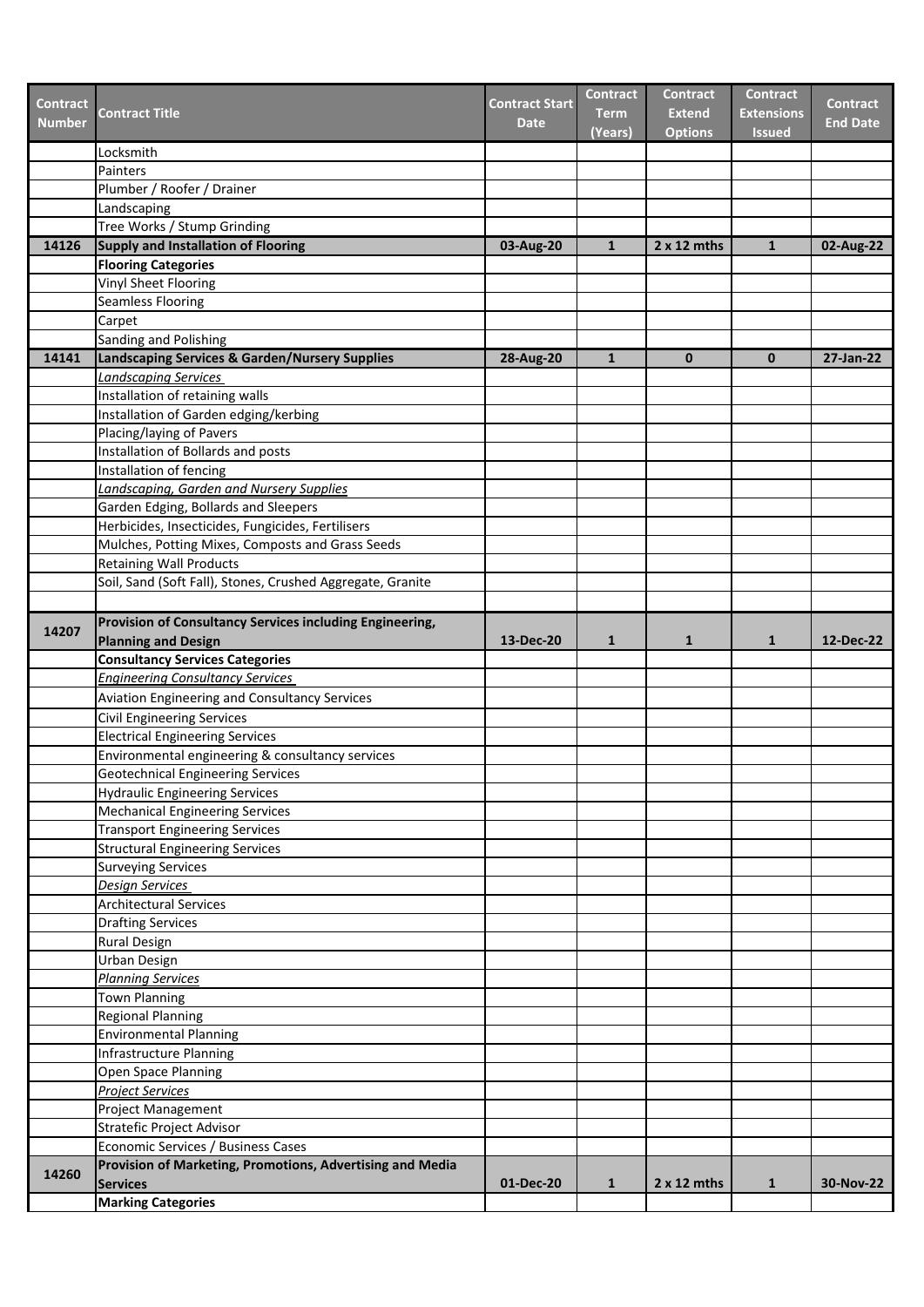| <b>Contract</b><br><b>Number</b> | <b>Contract Title</b>                                                                             | <b>Contract Start</b><br><b>Date</b> | <b>Contract</b><br><b>Term</b><br>(Years) | <b>Contract</b><br><b>Extend</b><br><b>Options</b> | <b>Contract</b><br><b>Extensions</b><br><b>Issued</b> | <b>Contract</b><br><b>End Date</b> |
|----------------------------------|---------------------------------------------------------------------------------------------------|--------------------------------------|-------------------------------------------|----------------------------------------------------|-------------------------------------------------------|------------------------------------|
|                                  | Print Advertising (Local, Regional, National)                                                     |                                      |                                           |                                                    |                                                       |                                    |
|                                  | Print Production (Brochures, Banners)                                                             |                                      |                                           |                                                    |                                                       |                                    |
|                                  | Production Services (Video, Digital Film, TVC, Photography)                                       |                                      |                                           |                                                    |                                                       |                                    |
|                                  | Design                                                                                            |                                      |                                           |                                                    |                                                       |                                    |
|                                  | Broadcast Media Services (TV & Radio Airtime)                                                     |                                      |                                           |                                                    |                                                       |                                    |
|                                  | Marketing                                                                                         |                                      |                                           |                                                    |                                                       |                                    |
| 14289                            | Hire of Road Reclaimers/Spreader Trucks                                                           | 02-Dec-20                            | $\mathbf{1}$                              | $2 \times 12$ mths                                 | $\mathbf{1}$                                          | 01-Dec-22                          |
| 14424                            | Hire of Plant and Equipment 2021/2023                                                             | $01$ -Jul-21                         | $\overline{2}$                            | $\bf{0}$                                           | $\mathbf{0}$                                          | 30-Jun-23                          |
| 14426                            | <b>Sale of Scrap Metal</b>                                                                        | 15-Apr-21                            | $\mathbf{1}$                              | $2 \times 12$ mths                                 | $\mathbf{0}$                                          | 14-Apr-22                          |
| 14434                            | Supply and Repair of Arboricultural and Horticultural Small                                       |                                      |                                           |                                                    |                                                       |                                    |
|                                  | <b>Plant and Equipment</b>                                                                        | 16-May-21                            | $\mathbf{1}$                              | 3 x 12 mths                                        | $\mathbf{0}$                                          | 15-May-22                          |
|                                  | <b>Servicing of Small Plant Categories</b>                                                        |                                      |                                           |                                                    |                                                       |                                    |
|                                  | Chainsaws, in a range of bar sizes                                                                |                                      |                                           |                                                    |                                                       |                                    |
|                                  | Blowers, hand held and back pack                                                                  |                                      |                                           |                                                    |                                                       |                                    |
|                                  | Pole Saws                                                                                         |                                      |                                           |                                                    |                                                       |                                    |
|                                  | Hedgers                                                                                           |                                      |                                           |                                                    |                                                       |                                    |
|                                  | Rotary Hoe                                                                                        |                                      |                                           |                                                    |                                                       |                                    |
|                                  | Augurs                                                                                            |                                      |                                           |                                                    |                                                       |                                    |
|                                  | Edgers                                                                                            |                                      |                                           |                                                    |                                                       |                                    |
|                                  | High Pressure Cleaners                                                                            |                                      |                                           |                                                    |                                                       |                                    |
|                                  | Snippers                                                                                          |                                      |                                           |                                                    |                                                       |                                    |
|                                  | <b>Turf Mowers</b>                                                                                |                                      |                                           |                                                    |                                                       |                                    |
|                                  | <b>Generation Sets</b>                                                                            |                                      |                                           |                                                    |                                                       |                                    |
| 14439                            | Supply and Delivery of Plumbing Pipes, Fixtures and                                               | 14-Jul-21                            | $\mathbf{2}$                              |                                                    |                                                       | 13-Jul-23                          |
|                                  | <b>Miscellaneous Items</b>                                                                        | 09-Apr-21                            | $\mathbf{1}$                              |                                                    |                                                       | 08-Apr-22                          |
| 14487                            | <b>Hire of Drinking Water Carriers</b>                                                            |                                      |                                           | 1 x 12 mths                                        | $\bf{0}$                                              |                                    |
| 14515                            | CQ Home Assist Trade Services                                                                     | $01$ -Jul-21                         | 3                                         | $\bf{0}$                                           | $\mathbf{0}$                                          | 30-Jun-24                          |
|                                  | <b>CQ Home Assist Categories</b>                                                                  |                                      |                                           |                                                    |                                                       |                                    |
|                                  | Air Conditioning Works<br>Boilermakers / Metalworks                                               |                                      |                                           |                                                    |                                                       |                                    |
|                                  | <b>Builders</b>                                                                                   |                                      |                                           |                                                    |                                                       |                                    |
|                                  | Carpenters                                                                                        |                                      |                                           |                                                    |                                                       |                                    |
|                                  | Cleaning                                                                                          |                                      |                                           |                                                    |                                                       |                                    |
|                                  | Concreters                                                                                        |                                      |                                           |                                                    |                                                       |                                    |
|                                  | Door Services/Installation and Maintenance of Roller Doors                                        |                                      |                                           |                                                    |                                                       |                                    |
|                                  | Electricians                                                                                      |                                      |                                           |                                                    |                                                       |                                    |
|                                  | <b>Electrical Appliance Repairs</b>                                                               |                                      |                                           |                                                    |                                                       |                                    |
|                                  | <b>Gas Fitters</b>                                                                                |                                      |                                           |                                                    |                                                       |                                    |
|                                  | Glaziers                                                                                          |                                      |                                           |                                                    |                                                       |                                    |
|                                  | Handyman Services                                                                                 |                                      |                                           |                                                    |                                                       |                                    |
|                                  | Lawn Cutters and Garden Maintenance                                                               |                                      |                                           |                                                    |                                                       |                                    |
|                                  | Plumber / Roofer / Drainer                                                                        |                                      |                                           |                                                    |                                                       |                                    |
|                                  | Tree Works / Stump Grinding                                                                       |                                      |                                           |                                                    |                                                       |                                    |
|                                  | Security Hardware and Installation                                                                |                                      |                                           |                                                    |                                                       |                                    |
|                                  | <b>Stair Lift Services</b>                                                                        |                                      |                                           |                                                    |                                                       |                                    |
| 14530                            | <b>Supply and Delivery of Wet Cement Products</b>                                                 | $21$ -Jul-21                         | $\mathbf{1}$                              | 2 x 12 mths                                        | $\mathbf{0}$                                          | 20-Jul-22                          |
| 14557                            | <b>Provision of Automative Trade Services</b>                                                     | 28-Jul-21                            | $\mathbf{1}$                              | 2 x 12 mths                                        | $\mathbf{0}$                                          | 27-Jul-22                          |
|                                  | Register of Pre-Qualified Suppliers for the Supply of                                             |                                      |                                           |                                                    |                                                       |                                    |
| 14603                            | Compostable Foodware & Other Compostable Products                                                 | 01-Sep-21                            | $\mathbf{1}$                              | 0                                                  | $\mathbf 0$                                           | 22-Aug-22                          |
|                                  | Register of Pre-Qualified Suppliers for the Supply and Delivery                                   |                                      |                                           |                                                    |                                                       |                                    |
| 14638                            | of Roadmaking Materials                                                                           | 01-Nov-21                            | $\mathbf{1}$                              | $2 \times 12$ mths                                 | $\bf{0}$                                              | 31-Oct-22                          |
|                                  | Register of Pre-Qualified Suppliers for the Provision of                                          |                                      |                                           |                                                    |                                                       |                                    |
| 14640                            | <b>Veterinary Services</b>                                                                        | 01-Oct-21                            | $\mathbf{1}$                              | 2 x 12 mths                                        | $\mathbf 0$                                           | 30-Sep-22                          |
|                                  |                                                                                                   |                                      |                                           |                                                    |                                                       |                                    |
| 14661                            | <b>RPQS Provision of Real Estate Agency and Auctioneer Services</b>                               | 10-Oct-21                            | $\mathbf{1}$                              | $2 \times 12$ mths                                 | $\mathbf 0$                                           | 09-Oct-22                          |
| 14707                            | Register of Pre-Qualified Suppliers for the Provision of Staff<br><b>Training and Development</b> | 19-Nov-21                            | $\overline{2}$                            | $2 \times 12$ mths                                 | $\mathbf 0$                                           | <b>18-Nov-23</b>                   |